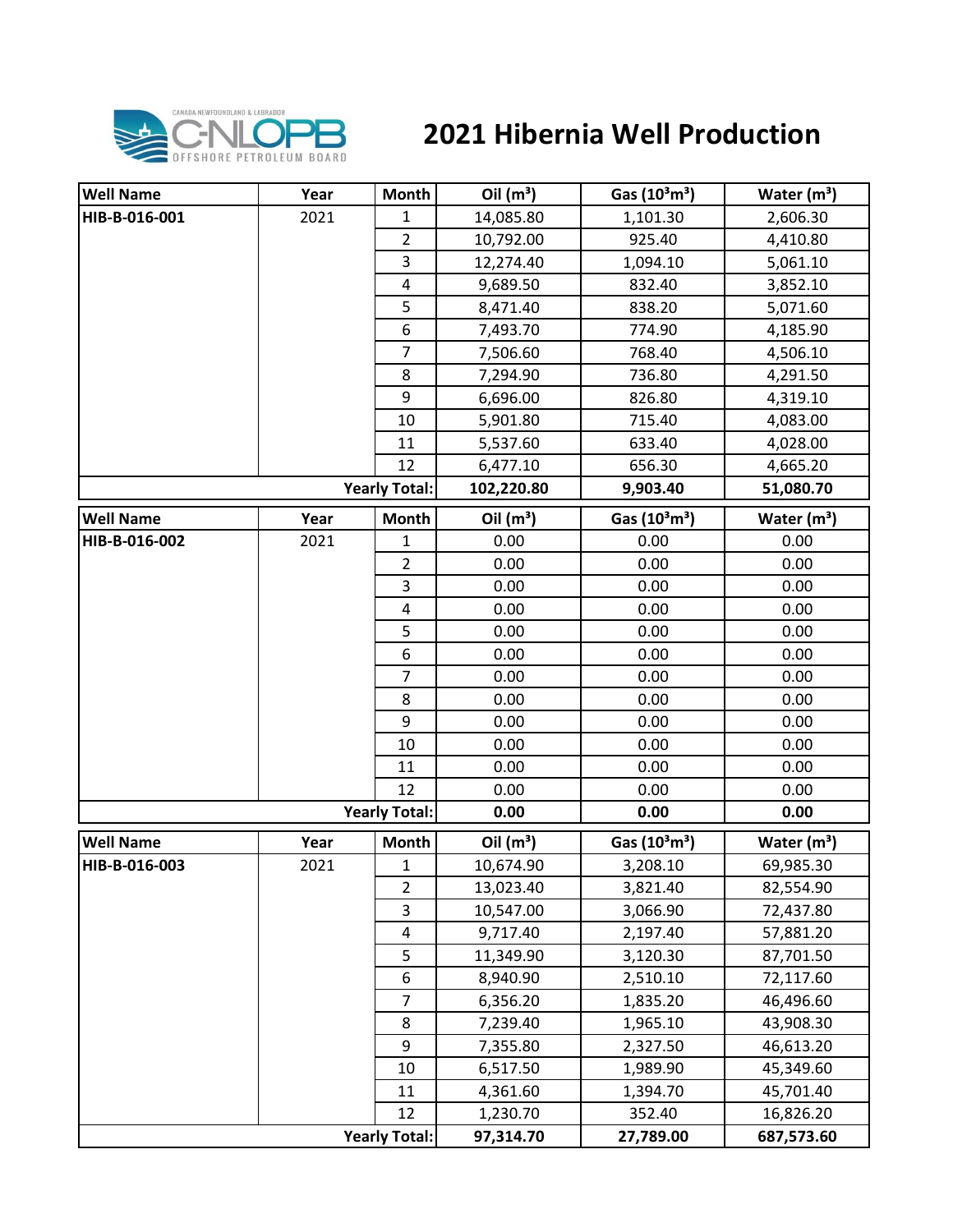| <b>Well Name</b>     | Year | Month     | Oil $(m^3)$ | Gas $(10^3 \text{m}^3)$ | Water $(m^3)$ |
|----------------------|------|-----------|-------------|-------------------------|---------------|
| HIB-B-016-004-Y      | 2021 | 1         | 22.60       | 5.70                    | 106.60        |
|                      |      | 2         | 0.00        | 0.00                    | 0.00          |
|                      |      | 3         | 583.60      | 148.20                  | 2,746.70      |
|                      |      | 4         | 17,390.50   | 3,846.30                | 46,717.10     |
|                      |      | 5         | 7,251.90    | 2,022.40                | 30,972.20     |
|                      |      | 6         | 7,986.20    | 2,190.90                | 34,177.80     |
|                      |      | 7         | 7,458.50    | 1,565.40                | 33,466.60     |
|                      |      | 8         | 6,707.30    | 1,190.20                | 30,857.40     |
|                      |      | 9         | 2,908.30    | 568.60                  | 13,748.30     |
|                      |      | 10        | 709.50      | 157.20                  | 3,807.90      |
|                      |      | 11        | 0.00        | 0.00                    | 0.00          |
|                      |      | 12        | 1,757.50    | 368.80                  | 9,645.00      |
| <b>Yearly Total:</b> |      | 52,775.90 | 12,063.70   | 206,245.60              |               |

| <b>Well Name</b> | Year | Month                | Oil $(m^3)$ | Gas $(10^3 \text{m}^3)$ | Water $(m^3)$ |
|------------------|------|----------------------|-------------|-------------------------|---------------|
| HIB-B-016-005-Z  | 2021 | 1                    | 0.00        | 0.00                    | 0.00          |
|                  |      | $\overline{2}$       | 0.00        | 0.00                    | 0.00          |
|                  |      | 3                    | 0.00        | 0.00                    | 0.00          |
|                  |      | 4                    | 0.00        | 0.00                    | 0.00          |
|                  |      | 5                    | 0.00        | 0.00                    | 0.00          |
|                  |      | 6                    | 0.00        | 0.00                    | 0.00          |
|                  |      | 7                    | 0.00        | 0.00                    | 0.00          |
|                  |      | 8                    | 0.00        | 0.00                    | 0.00          |
|                  |      | 9                    | 0.00        | 0.00                    | 0.00          |
|                  |      | 10                   | 0.00        | 0.00                    | 0.00          |
|                  |      | 11                   | 0.00        | 0.00                    | 0.00          |
|                  |      | 12                   | 0.00        | 0.00                    | 0.00          |
|                  |      | <b>Yearly Total:</b> | 0.00        | 0.00                    | 0.00          |

| <b>Well Name</b>     | Year | <b>Month</b>   | Oil $(m^3)$ | Gas $(10^3 \text{m}^3)$ | Water $(m^3)$ |
|----------------------|------|----------------|-------------|-------------------------|---------------|
| HIB-B-016-008        | 2021 | 1              | 28.00       | 80.20                   | 0.00          |
|                      |      | $\overline{2}$ | 1,189.20    | 3,295.70                | 1.10          |
|                      |      | 3              | 0.00        | 0.00                    | 0.00          |
|                      |      | 4              | 238.50      | 662.40                  | 0.20          |
|                      |      | 5              | 0.00        | 0.00                    | 0.00          |
|                      |      | 6              | 547.20      | 1,544.00                | 0.60          |
|                      |      | 7              | 7,322.70    | 12,843.90               | 6.60          |
|                      |      | 8              | 2,498.80    | 5,042.70                | 15.30         |
|                      |      | 9              | 5,243.30    | 9,734.40                | 27.20         |
|                      |      | 10             | 3,680.70    | 6,570.60                | 19.00         |
|                      |      | 11             | 5,331.50    | 10,180.70               | 28.40         |
|                      |      | 12             | 6,588.30    | 14,570.10               | 108.50        |
| <b>Yearly Total:</b> |      |                | 32,668.20   | 64,524.70               | 206.90        |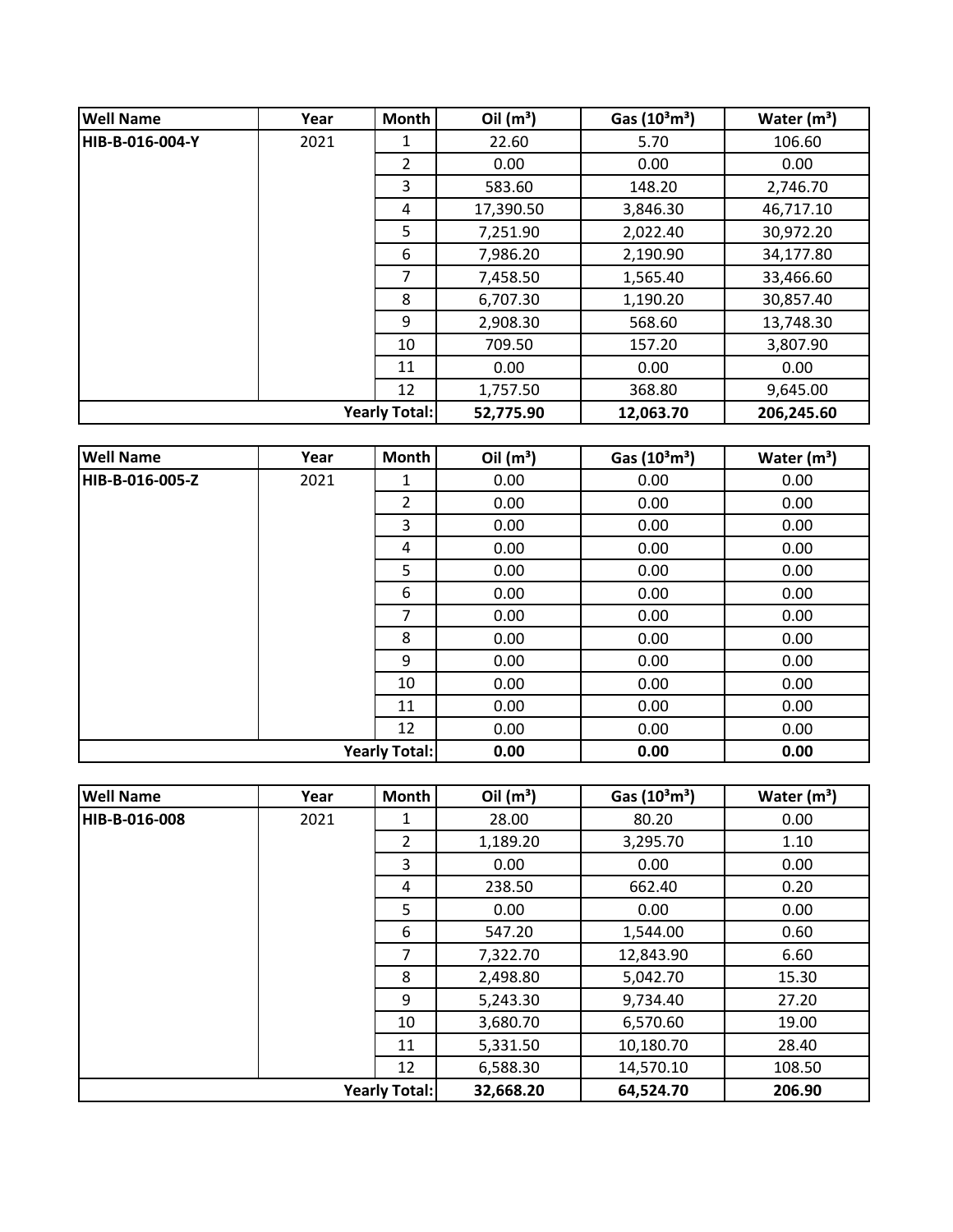| <b>Well Name</b> | Year | <b>Month</b>         | Oil $(m^3)$ | Gas (10 <sup>3</sup> m <sup>3</sup> ) | Water $(m^3)$ |
|------------------|------|----------------------|-------------|---------------------------------------|---------------|
| HIB-B-016-011-Z  | 2021 | $\mathbf{1}$         | 11,574.60   | 3,033.00                              | 21.20         |
|                  |      | $\overline{2}$       | 5,973.20    | 1,509.80                              | 23.50         |
|                  |      | 3                    | 5,408.40    | 1,741.40                              | 25.10         |
|                  |      | 4                    | 6,030.00    | 1,517.60                              | 23.20         |
|                  |      | 5                    | 6,292.50    | 1,584.60                              | 30.30         |
|                  |      | 6                    | 5,737.60    | 1,356.20                              | 68.40         |
|                  |      | $\overline{7}$       | 3,186.80    | 1,002.20                              | 45.70         |
|                  |      | 8                    | 10,748.60   | 2,473.20                              | 261.60        |
|                  |      | 9                    | 10,341.90   | 2,540.20                              | 375.30        |
|                  |      | 10                   | 8,596.80    | 2,192.90                              | 480.50        |
|                  |      | 11                   | 8,223.50    | 2,243.80                              | 474.70        |
|                  |      | 12                   | 8,645.40    | 2,088.90                              | 494.10        |
|                  |      | <b>Yearly Total:</b> | 90,759.30   | 23,283.80                             | 2,323.60      |
|                  |      |                      |             |                                       |               |
| <b>Well Name</b> | Year | Month                | Oil $(m^3)$ | Gas (10 <sup>3</sup> m <sup>3</sup> ) | Water $(m3)$  |
| HIB-B-016-013-Z  | 2021 | 1                    | 3,838.20    | 1,046.10                              | 38,314.80     |
|                  |      | $\overline{2}$       | 6,021.10    | 1,593.70                              | 61,707.20     |
|                  |      | 3                    | 5,837.80    | 1,698.00                              | 51,939.40     |
|                  |      | 4                    | 4,105.90    | 1,212.10                              | 35,821.70     |
|                  |      | 5                    | 4,938.30    | 1,430.70                              | 43,306.60     |
|                  |      | 6                    | 5,785.50    | 1,546.80                              | 45,896.40     |
|                  |      | $\overline{7}$       | 5,804.10    | 1,536.60                              | 45,632.40     |
|                  |      | 8                    | 5,946.70    | 1,510.30                              | 45,004.20     |
|                  |      | 9                    | 2,787.40    | 798.70                                | 30,979.90     |
|                  |      | 10                   | 18,419.80   | 4,655.90                              | 32,995.00     |
|                  |      | 11                   | 16,142.80   | 4,364.70                              | 29,860.70     |
|                  |      | 12                   | 10,129.80   | 2,331.40                              | 26,716.30     |
|                  |      | <b>Yearly Total:</b> | 89,757.40   | 23,725.00                             | 488,174.60    |
|                  |      |                      |             |                                       |               |
| <b>Well Name</b> | Year | <b>Month</b>         | Oil $(m^3)$ | Gas (10 <sup>3</sup> m <sup>3</sup> ) | Water $(m^3)$ |
| HIB-B-016-014-WV | 2021 | 1                    | 25,024.80   | 10,698.30                             | 46.30         |
|                  |      | $\overline{2}$       | 16,758.10   | 9,533.50                              | 29.80         |
|                  |      | 3                    | 27,802.30   | 18,978.00                             | 210.00        |
|                  |      | 4                    | 27,615.10   | 27,136.40                             | 89.00         |
|                  |      | 5                    | 20,445.70   | 22,507.20                             | 236.80        |
|                  |      | 6                    | 19,050.00   | 20,985.00                             | 85.80         |
|                  |      | $\overline{7}$       | 19,951.00   | 22,512.90                             | 87.80         |
|                  |      | 8                    | 20,323.60   | 24,267.40                             | 110.40        |
|                  |      | 9                    | 19,807.70   | 25,978.00                             | 107.60        |
|                  |      | 10                   | 17,697.20   | 24,672.30                             | 152.60        |
|                  |      | 11                   | 12,403.70   | 16,745.70                             | 32.90         |
|                  |      | 12                   | 15,980.00   | 22,058.70                             | 141.70        |
|                  |      | <b>Yearly Total:</b> | 242,859.20  | 246,073.40                            | 1,330.70      |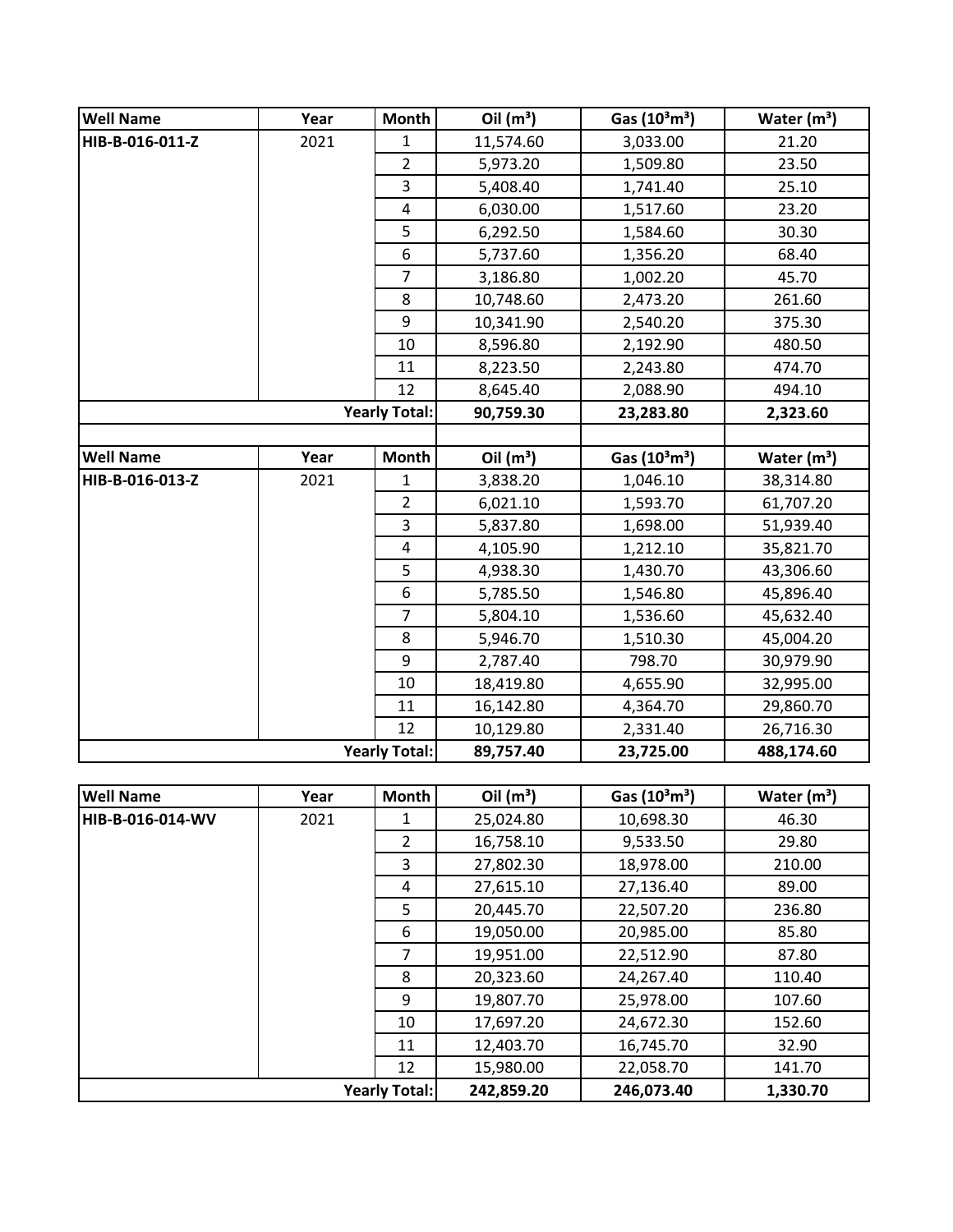| <b>Well Name</b> | Year | Month                | Oil $(m^3)$ | Gas $(10^3 \text{m}^3)$ | Water $(m^3)$ |
|------------------|------|----------------------|-------------|-------------------------|---------------|
| HIB-B-016-017-Z  | 2021 | 1                    | 4,951.80    | 933.80                  | 1,763.30      |
|                  |      | $\overline{2}$       | 5,556.90    | 971.00                  | 1,963.90      |
|                  |      | 3                    | 5,095.80    | 1,128.80                | 3,318.40      |
|                  |      | 4                    | 8,120.20    | 1,620.40                | 4,101.10      |
|                  |      | 5                    | 5,190.30    | 918.50                  | 2,581.40      |
|                  |      | 6                    | 4,509.90    | 737.10                  | 2,212.50      |
|                  |      | 7                    | 4,584.50    | 760.50                  | 2,536.60      |
|                  |      | 8                    | 7,501.50    | 1,373.90                | 4,451.20      |
|                  |      | 9                    | 9,888.40    | 1,929.60                | 6,110.30      |
|                  |      | 10                   | 8,821.10    | 1,778.30                | 6,125.50      |
|                  |      | 11                   | 8,391.20    | 1,809.40                | 6,017.30      |
|                  |      | 12                   | 7,056.80    | 1,347.60                | 5,010.80      |
|                  |      | <b>Yearly Total:</b> | 79,668.40   | 15,308.90               | 46,192.30     |

| <b>Well Name</b> | Year | <b>Month</b>         | Oil $(m^3)$ | Gas $(10^3 \text{m}^3)$ | Water $(m^3)$ |
|------------------|------|----------------------|-------------|-------------------------|---------------|
| HIB-B-016-018    | 2021 | 1                    | 6,324.70    | 13,989.50               | 40.20         |
|                  |      | $\overline{2}$       | 4,772.20    | 8,364.10                | 11.70         |
|                  |      | 3                    | 5,944.30    | 14,149.80               | 15.50         |
|                  |      | 4                    | 2,862.20    | 9,681.10                | 29.60         |
|                  |      | 5                    | 3,716.30    | 13,979.70               | 47.20         |
|                  |      | 6                    | 4,459.90    | 12,144.70               | 18.90         |
|                  |      | 7                    | 2,565.70    | 7,848.00                | 11.20         |
|                  |      | 8                    | 3,466.50    | 7,870.00                | 45.30         |
|                  |      | 9                    | 6,892.10    | 10,786.90               | 155.30        |
|                  |      | 10                   | 5,708.30    | 9,045.60                | 139.30        |
|                  |      | 11                   | 5,654.30    | 9,584.70                | 142.60        |
|                  |      | 12                   | 6,738.80    | 10,115.60               | 168.30        |
|                  |      | <b>Yearly Total:</b> | 59,105.30   | 127,559.70              | 825.10        |

| <b>Well Name</b> | Year | <b>Month</b>         | Oil $(m^3)$ | Gas $(10^3 \text{m}^3)$ | Water $(m^3)$ |
|------------------|------|----------------------|-------------|-------------------------|---------------|
| HIB-B-016-019-Z  | 2021 | 1                    | 13,684.40   | 1,199.50                | 32,070.80     |
|                  |      | $\overline{2}$       | 11,121.30   | 999.90                  | 29,306.80     |
|                  |      | 3                    | 12,200.10   | 1,179.50                | 34,900.00     |
|                  |      | 4                    | 9,504.10    | 1,005.20                | 32,238.60     |
|                  |      | 5.                   | 9,674.20    | 1,094.60                | 35,719.10     |
|                  |      | 6                    | 9,527.40    | 1,042.70                | 34,809.10     |
|                  |      | 7                    | 8,443.90    | 896.60                  | 36,368.10     |
|                  |      | 8                    | 8,187.40    | 967.80                  | 41,695.00     |
|                  |      | 9                    | 8,528.70    | 1,073.50                | 37,339.90     |
|                  |      | 10                   | 7,447.30    | 972.20                  | 33,904.60     |
|                  |      | 11                   | 7,906.40    | 1,104.20                | 37,171.00     |
|                  |      | 12                   | 9,157.20    | 1,007.20                | 40,568.10     |
|                  |      | <b>Yearly Total:</b> | 115,382.40  | 12,542.90               | 426,091.10    |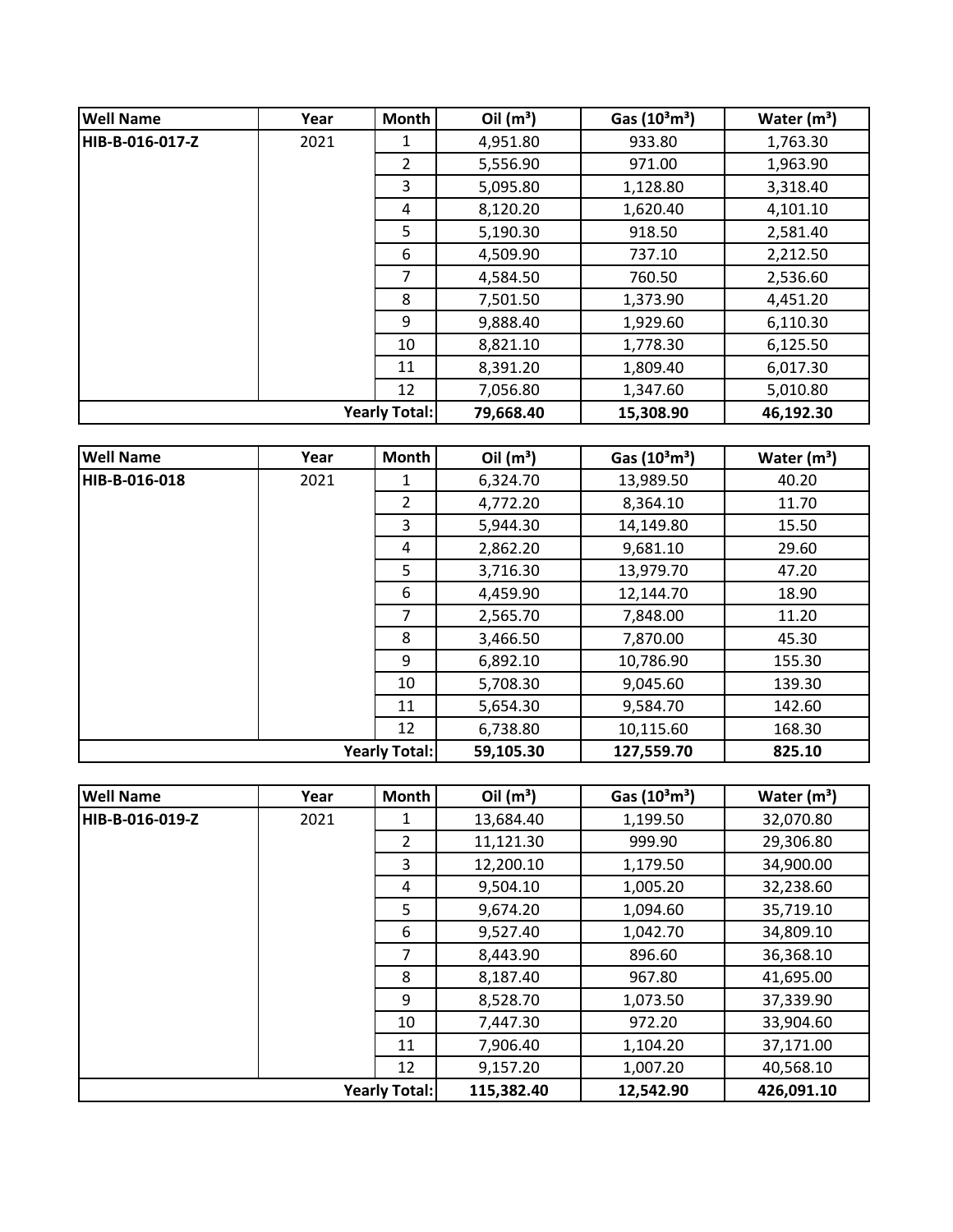| <b>Well Name</b> | Year | Month                | Oil $(m^3)$ | Gas $(10^3 \text{m}^3)$ | Water $(m^3)$ |
|------------------|------|----------------------|-------------|-------------------------|---------------|
| HIB-B-016-022-Z  | 2021 | 1                    | 3,547.20    | 288.90                  | 30.00         |
|                  |      | $\overline{2}$       | 2,785.20    | 233.20                  | 33.90         |
|                  |      | 3                    | 3,377.70    | 313.80                  | 13.00         |
|                  |      | 4                    | 2,944.70    | 143.90                  | 6.10          |
|                  |      | 5                    | 3,264.80    | 181.70                  | 5.10          |
|                  |      | 6                    | 3,440.40    | 230.40                  | 2.40          |
|                  |      | 7                    | 3,516.10    | 231.90                  | 2.80          |
|                  |      | 8                    | 3,522.10    | 218.90                  | 11.40         |
|                  |      | 9                    | 3,862.40    | 203.80                  | 19.80         |
|                  |      | 10                   | 2,901.60    | 109.40                  | 17.90         |
|                  |      | 11                   | 2,587.00    | 104.30                  | 16.40         |
|                  |      | 12                   | 4,045.50    | 144.50                  | 25.40         |
|                  |      | <b>Yearly Total:</b> | 39,794.70   | 2,404.70                | 184.20        |

| <b>Well Name</b> | Year | Month                | Oil $(m^3)$ | Gas $(10^3 \text{m}^3)$ | Water $(m^3)$ |
|------------------|------|----------------------|-------------|-------------------------|---------------|
| HIB-B-016-023    | 2021 | 1                    | 10,286.10   | 1,373.40                | 20,250.20     |
|                  |      | $\overline{2}$       | 8,329.20    | 1,224.40                | 19,219.50     |
|                  |      | 3                    | 11,541.60   | 1,442.70                | 20,718.90     |
|                  |      | 4                    | 11,870.20   | 1,442.90                | 21,558.60     |
|                  |      | 5                    | 11,509.90   | 1,522.30                | 26,596.40     |
|                  |      | 6                    | 11,360.80   | 1,483.50                | 27,243.90     |
|                  |      | $\overline{7}$       | 12,771.80   | 1,450.70                | 30,351.30     |
|                  |      | 8                    | 11,493.60   | 1,383.80                | 34,016.50     |
|                  |      | 9                    | 12,603.20   | 1,679.00                | 37,427.20     |
|                  |      | 10                   | 12,883.90   | 1,710.20                | 28,856.60     |
|                  |      | 11                   | 18,213.20   | 2,535.90                | 34,142.30     |
|                  |      | 12                   | 14,154.90   | 1,745.30                | 26,274.40     |
|                  |      | <b>Yearly Total:</b> | 147,018.40  | 18,994.10               | 326,655.80    |

| <b>Well Name</b>     | Year | <b>Month</b>   | Oil $(m^3)$ | Gas $(10^3 \text{m}^3)$ | Water $(m^3)$ |
|----------------------|------|----------------|-------------|-------------------------|---------------|
| HIB-B-016-024-Z      | 2021 |                | 48,829.70   | 7,204.90                | 846.20        |
|                      |      | $\overline{2}$ | 44,944.20   | 6,058.20                | 1,386.30      |
|                      |      | 3              | 38,301.10   | 5,958.90                | 1,732.00      |
|                      |      | 4              | 44,740.00   | 6,259.30                | 2,214.90      |
|                      |      | 5              | 47,157.50   | 6,552.10                | 2,171.80      |
|                      |      | 6              | 47,285.70   | 6,256.20                | 1,779.60      |
|                      |      | 7              | 46,288.40   | 5,964.30                | 2,291.60      |
|                      |      | 8              | 43,804.00   | 5,363.70                | 2,394.20      |
|                      |      | 9              | 41,437.50   | 5,271.90                | 4,974.90      |
|                      |      | 10             | 42,649.40   | 6,393.20                | 5,756.20      |
|                      |      | 11             | 41,799.20   | 6,778.40                | 5,855.90      |
|                      |      | 12             | 33,288.90   | 4,780.50                | 4,617.80      |
| <b>Yearly Total:</b> |      |                | 520,525.60  | 72,841.60               | 36,021.40     |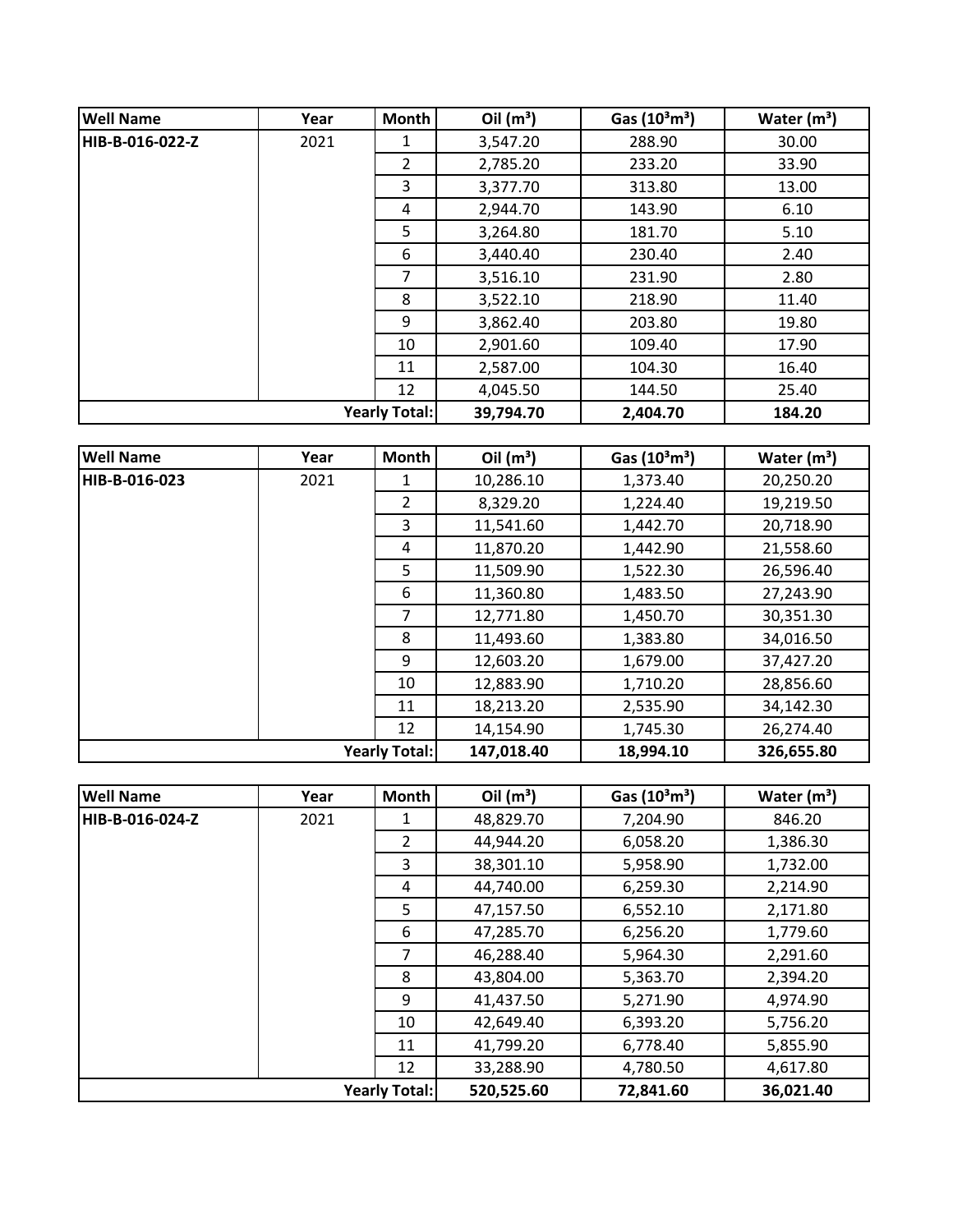| <b>Well Name</b> | Year | Month                | Oil $(m^3)$ | Gas $(10^3 \text{m}^3)$ | Water $(m^3)$ |
|------------------|------|----------------------|-------------|-------------------------|---------------|
| HIB-B-016-028-Z  | 2021 | 1                    | 16,317.80   | 31,282.50               | 65.60         |
|                  |      | $\overline{2}$       | 10,041.90   | 20,245.20               | 45.40         |
|                  |      | 3                    | 14,116.80   | 30,063.10               | 88.00         |
|                  |      | 4                    | 10,062.40   | 21,642.30               | 55.90         |
|                  |      | 5                    | 32,028.70   | 28,894.40               | 296.40        |
|                  |      | 6                    | 10,068.80   | 24,257.20               | 162.40        |
|                  |      | 7                    | 0.00        | 0.00                    | 0.00          |
|                  |      | 8                    | 11,110.80   | 19,549.60               | 168.00        |
|                  |      | 9                    | 15,092.50   | 32,028.90               | 117.60        |
|                  |      | 10                   | 9,454.40    | 21,029.50               | 72.90         |
|                  |      | 11                   | 7,041.50    | 16,409.30               | 68.10         |
|                  |      | 12                   | 12,955.20   | 26,496.30               | 133.30        |
|                  |      | <b>Yearly Total:</b> | 148,290.80  | 271,898.30              | 1,273.60      |

| <b>Well Name</b>     | Year | Month          | Oil $(m^3)$ | Gas $(10^3 \text{m}^3)$ | Water $(m^3)$ |
|----------------------|------|----------------|-------------|-------------------------|---------------|
| HIB-B-016-029        | 2021 | 1              | 30,887.70   | 58,967.30               | 204.50        |
|                      |      | $\overline{2}$ | 30,330.70   | 62,597.00               | 202.10        |
|                      |      | 3              | 14,124.70   | 31,334.80               | 60.10         |
|                      |      | 4              | 6,704.50    | 13,979.00               | 44.90         |
|                      |      | 5              | 14,725.90   | 32,809.80               | 185.80        |
|                      |      | 6              | 7,542.90    | 17,771.10               | 34.80         |
|                      |      | $\overline{7}$ | 11,323.60   | 25,263.80               | 108.00        |
|                      |      | 8              | 13,012.30   | 27,201.70               | 146.20        |
|                      |      | 9              | 9,689.10    | 20,399.40               | 63.50         |
|                      |      | 10             | 3,669.50    | 7,634.00                | 12.50         |
|                      |      | 11             | 5,515.90    | 12,275.00               | 19.50         |
|                      |      | 12             | 28,952.40   | 56,571.90               | 314.60        |
| <b>Yearly Total:</b> |      |                | 176,479.20  | 366,804.80              | 1,396.50      |

| <b>Well Name</b>     | Year | <b>Month</b>   | Oil $(m^3)$ | Gas (10 <sup>3</sup> m <sup>3</sup> ) | Water $(m^3)$ |
|----------------------|------|----------------|-------------|---------------------------------------|---------------|
| HIB-B-016-030-Y      | 2021 | 1              | 1,837.30    | 124.10                                | 2.20          |
|                      |      | $\overline{2}$ | 1,657.00    | 108.40                                | 2.00          |
|                      |      | 3              | 1,884.40    | 128.20                                | 2.20          |
|                      |      | 4              | 1,662.00    | 108.90                                | 1.80          |
|                      |      | 5              | 1,787.80    | 120.90                                | 2.20          |
|                      |      | 6              | 1,790.10    | 119.10                                | 2.10          |
|                      |      | $\overline{7}$ | 1,949.30    | 137.10                                | 4.20          |
|                      |      | 8              | 2,525.30    | 213.60                                | 12.70         |
|                      |      | 9              | 3,216.10    | 270.70                                | 10.40         |
|                      |      | 10             | 3,854.80    | 311.70                                | 6.80          |
|                      |      | 11             | 3,497.50    | 302.60                                | 6.30          |
|                      |      | 12             | 4,200.80    | 321.80                                | 7.40          |
| <b>Yearly Total:</b> |      |                | 29,862.40   | 2,267.10                              | 60.30         |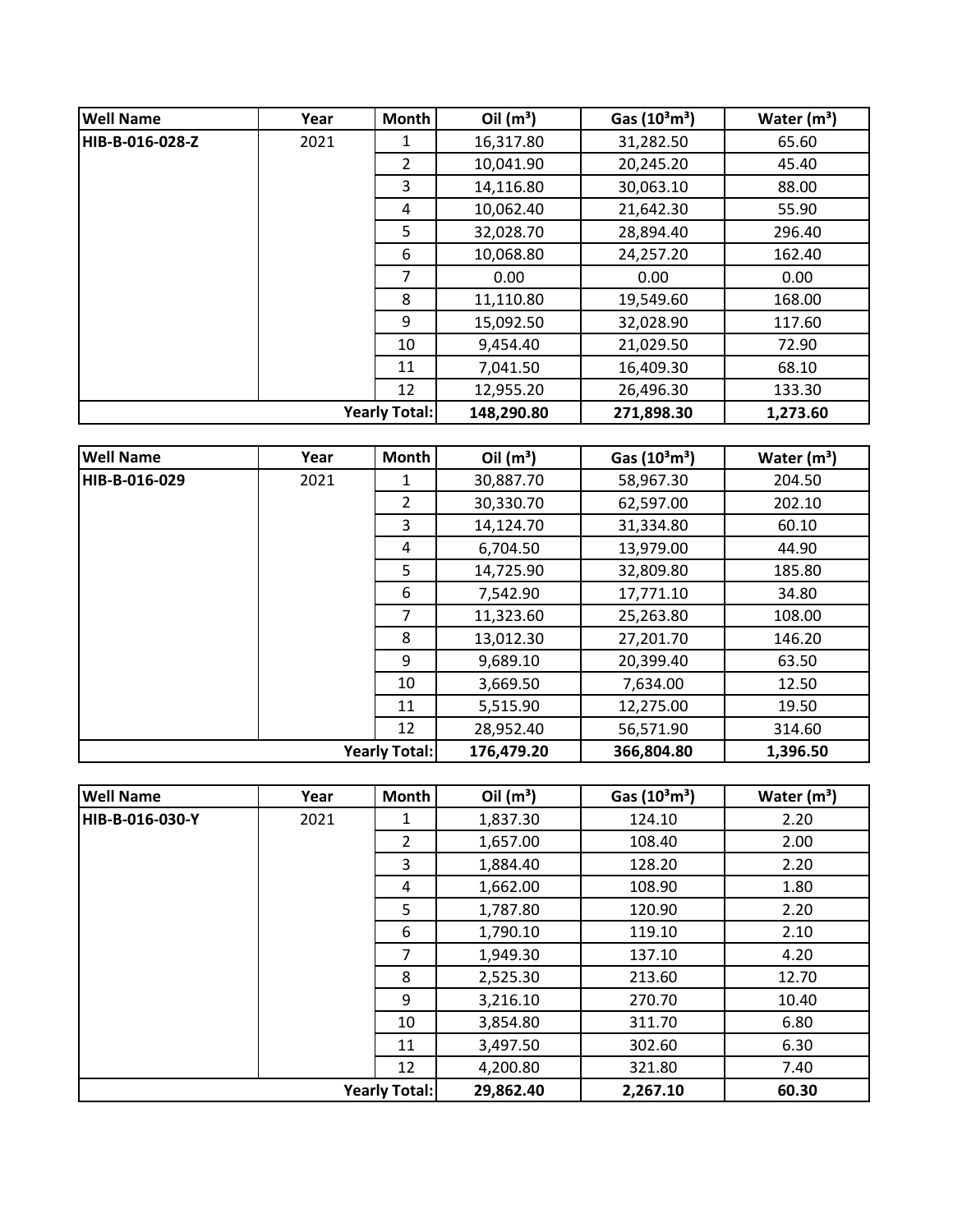| <b>Well Name</b> | Year                 | Month | Oil $(m^3)$ | Gas $(10^3 \text{m}^3)$ | Water $(m^3)$ |
|------------------|----------------------|-------|-------------|-------------------------|---------------|
| HIB-B-016-032-Y  | 2021                 | 1     | 10,144.30   | 1,406.40                | 50,479.20     |
|                  |                      | 2     | 8,067.90    | 1,448.40                | 47,452.40     |
|                  |                      | 3     | 7,804.60    | 1,456.40                | 46,309.90     |
|                  |                      | 4     | 13,207.80   | 1,636.00                | 44,487.50     |
|                  |                      | 5     | 12,487.40   | 1,495.10                | 39,047.30     |
|                  |                      | 6     | 15,308.70   | 1,803.30                | 47,969.10     |
|                  |                      | 7     | 27,025.50   | 3,624.20                | 22,759.90     |
|                  |                      | 8     | 27,184.80   | 3,496.50                | 22,182.00     |
|                  |                      | 9     | 21,123.30   | 3,045.90                | 24,726.90     |
|                  |                      | 10    | 18,043.40   | 2,699.00                | 22,456.10     |
|                  |                      | 11    | 16,369.10   | 2,619.40                | 21,037.90     |
|                  |                      | 12    | 14,869.30   | 2,107.10                | 18,922.90     |
|                  | <b>Yearly Total:</b> |       | 191,636.10  | 26,837.70               | 407,831.10    |

| <b>Well Name</b>     | Year | Month     | Oil $(m^3)$ | Gas $(10^3 \text{m}^3)$ | Water $(m^3)$ |
|----------------------|------|-----------|-------------|-------------------------|---------------|
| HIB-B-016-033        | 2021 | 1         | 0.00        | 0.00                    | 0.00          |
|                      |      | 2         | 0.00        | 0.00                    | 0.00          |
|                      |      | 3         | 177.90      | 183.20                  | 2,603.40      |
|                      |      | 4         | 18,133.80   | 4,321.20                | 27,801.10     |
|                      |      | 5         | 5,266.60    | 1,257.50                | 7,672.40      |
|                      |      | 6         | 985.20      | 231.40                  | 1,438.20      |
|                      |      | 7         | 490.10      | 112.40                  | 19,283.10     |
|                      |      | 8         | 552.10      | 121.40                  | 21,047.40     |
|                      |      | 9         | 3,860.60    | 1,422.90                | 30,323.20     |
|                      |      | 10        | 1,421.70    | 555.20                  | 9,308.70      |
|                      |      | 11        | 3,839.10    | 1,603.60                | 25,957.50     |
|                      |      | 12        | 4,519.50    | 1,671.80                | 30,257.80     |
| <b>Yearly Total:</b> |      | 39,246.60 | 11,480.60   | 175,692.80              |               |

| <b>Well Name</b>     | Year | Month          | Oil $(m^3)$ | Gas $(10^3 \text{m}^3)$ | Water $(m^3)$ |
|----------------------|------|----------------|-------------|-------------------------|---------------|
| HIB-B-016-034-Y      | 2021 | 1              | 0.00        | 0.00                    | 0.00          |
|                      |      | $\overline{2}$ | 0.00        | 0.00                    | 0.00          |
|                      |      | 3              | 0.00        | 0.00                    | 0.00          |
|                      |      | 4              | 0.00        | 0.00                    | 0.00          |
|                      |      | 5              | 5,145.00    | 1,197.30                | 15.20         |
|                      |      | 6              | 2,778.20    | 2,221.90                | 5.70          |
|                      |      | 7              | 3,026.10    | 10,075.50               | 16.80         |
|                      |      | 8              | 0.00        | 0.00                    | 0.00          |
|                      |      | 9              | 0.00        | 0.00                    | 0.00          |
|                      |      | 10             | 0.00        | 0.00                    | 0.00          |
|                      |      | 11             | 0.00        | 0.00                    | 0.00          |
|                      |      | 12             | 0.00        | 0.00                    | 0.00          |
| <b>Yearly Total:</b> |      |                | 10,949.30   | 13,494.70               | 37.70         |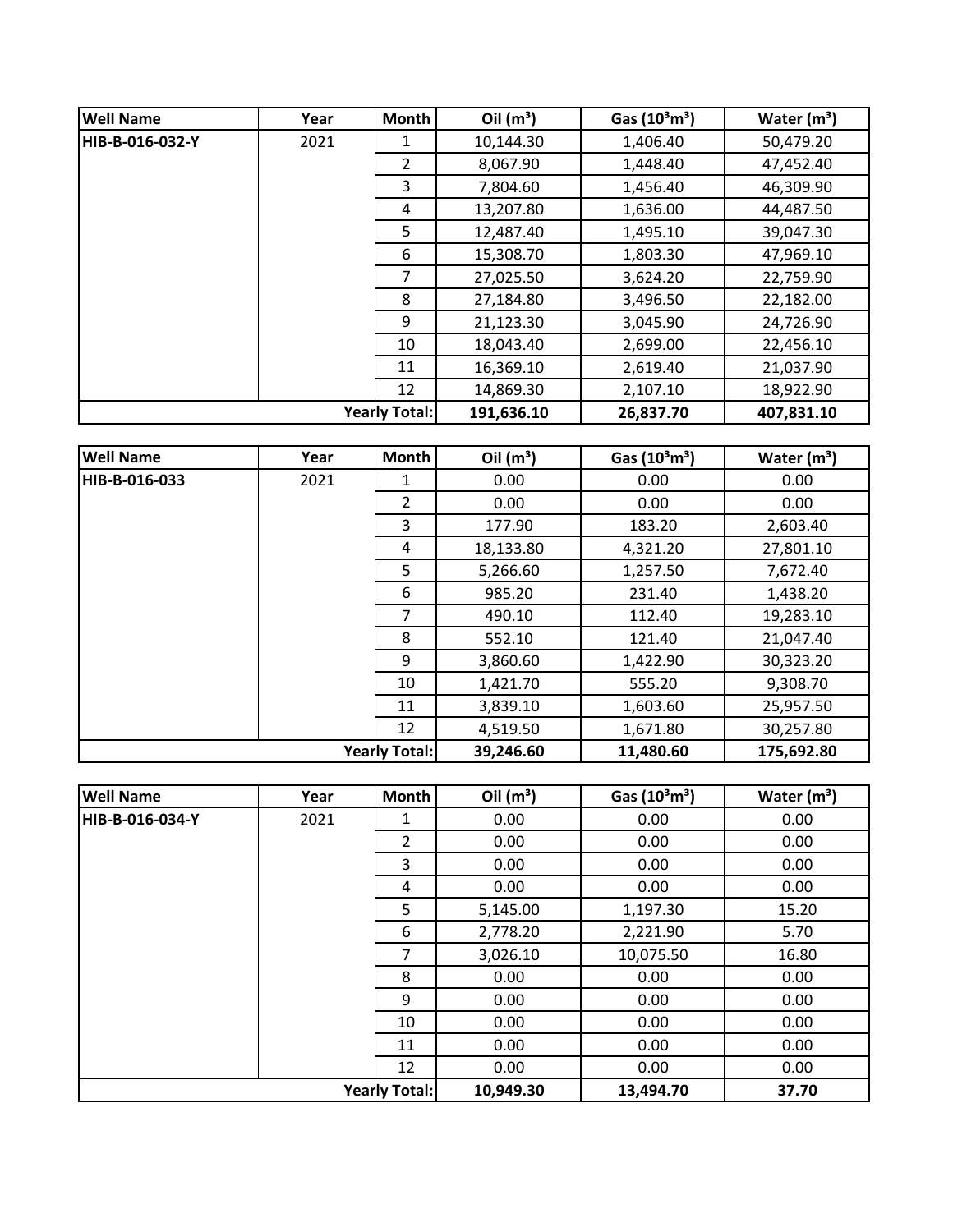| <b>Well Name</b> | Year                 | <b>Month</b>   | Oil $(m^3)$ | Gas $(10^3 \text{m}^3)$ | Water $(m^3)$ |
|------------------|----------------------|----------------|-------------|-------------------------|---------------|
| HIB-B-016-040    | 2021                 | 1              | 15,964.50   | 27,124.20               | 93.50         |
|                  |                      | $\overline{2}$ | 10,650.00   | 18,581.90               | 60.90         |
|                  |                      | 3              | 16,148.10   | 31,235.90               | 91.00         |
|                  |                      | 4              | 9,632.90    | 18,820.20               | 303.20        |
|                  |                      | 5              | 14,371.20   | 29,078.90               | 259.50        |
|                  |                      | 6              | 16,573.20   | 33,863.20               | 100.10        |
|                  |                      | 7              | 16,260.20   | 34,775.90               | 103.00        |
|                  |                      | 8              | 15,757.60   | 34,097.70               | 105.80        |
|                  |                      | 9              | 7,169.40    | 17,056.60               | 51.30         |
|                  |                      | 10             | 0.00        | 0.00                    | 0.00          |
|                  |                      | 11             | 0.00        | 0.00                    | 0.00          |
|                  |                      | 12             | 0.00        | 0.00                    | 0.00          |
|                  | <b>Yearly Total:</b> |                | 122,527.10  | 244,634.50              | 1,168.30      |

| <b>Well Name</b>     | Year | <b>Month</b> | Oil $(m^3)$ | Gas $(10^3 \text{m}^3)$ | Water $(m^3)$ |
|----------------------|------|--------------|-------------|-------------------------|---------------|
| HIB-B-016-041-Z      | 2021 | 1            | 20,808.40   | 2,386.70                | 29,224.90     |
|                      |      | 2            | 12,628.40   | 1,649.20                | 26,359.80     |
|                      |      | 3            | 16,313.90   | 2,146.10                | 36,738.20     |
|                      |      | 4            | 15,606.20   | 1,861.30                | 31,710.10     |
|                      |      | 5            | 12,355.00   | 1,634.60                | 34,276.40     |
|                      |      | 6            | 12,483.20   | 1,624.90                | 34,276.80     |
|                      |      | 7            | 11,602.70   | 1,506.50                | 35,556.00     |
|                      |      | 8            | 8,668.20    | 1,083.10                | 28,640.70     |
|                      |      | 9            | 12,635.20   | 1,754.40                | 40,717.80     |
|                      |      | 10           | 11,464.20   | 1,662.30                | 39,343.60     |
|                      |      | 11           | 10,435.10   | 1,618.50                | 36,982.30     |
|                      |      | 12           | 11,409.50   | 1,561.20                | 45,003.50     |
| <b>Yearly Total:</b> |      |              | 156,410.00  | 20,488.80               | 418,830.10    |

| <b>Well Name</b>     | Year | <b>Month</b>   | Oil $(m^3)$ | Gas $(10^3 \text{m}^3)$ | Water $(m^3)$ |
|----------------------|------|----------------|-------------|-------------------------|---------------|
| HIB-B-016-043        | 2021 | 1              | 4,272.60    | 2,608.50                | 5,319.80      |
|                      |      | $\overline{2}$ | 3,903.60    | 1,439.40                | 2,011.80      |
|                      |      | 3              | 4,435.00    | 2,217.60                | 4,866.10      |
|                      |      | 4              | 0.00        | 0.00                    | 0.00          |
|                      |      | 5              | 317.20      | 169.80                  | 404.40        |
|                      |      | 6              | 4,457.20    | 2,307.10                | 5,426.40      |
|                      |      | 7              | 17,779.10   | 12,018.70               | 28,738.20     |
|                      |      | 8              | 7,543.20    | 4,418.00                | 12,382.10     |
|                      |      | 9              | 1,956.20    | 1,251.40                | 3,255.20      |
|                      |      | 10             | 360.60      | 246.80                  | 665.70        |
|                      |      | 11             | 606.50      | 444.10                  | 1,156.10      |
|                      |      | 12             | 0.00        | 0.00                    | 0.00          |
| <b>Yearly Total:</b> |      |                | 45,631.20   | 27,121.40               | 64,225.80     |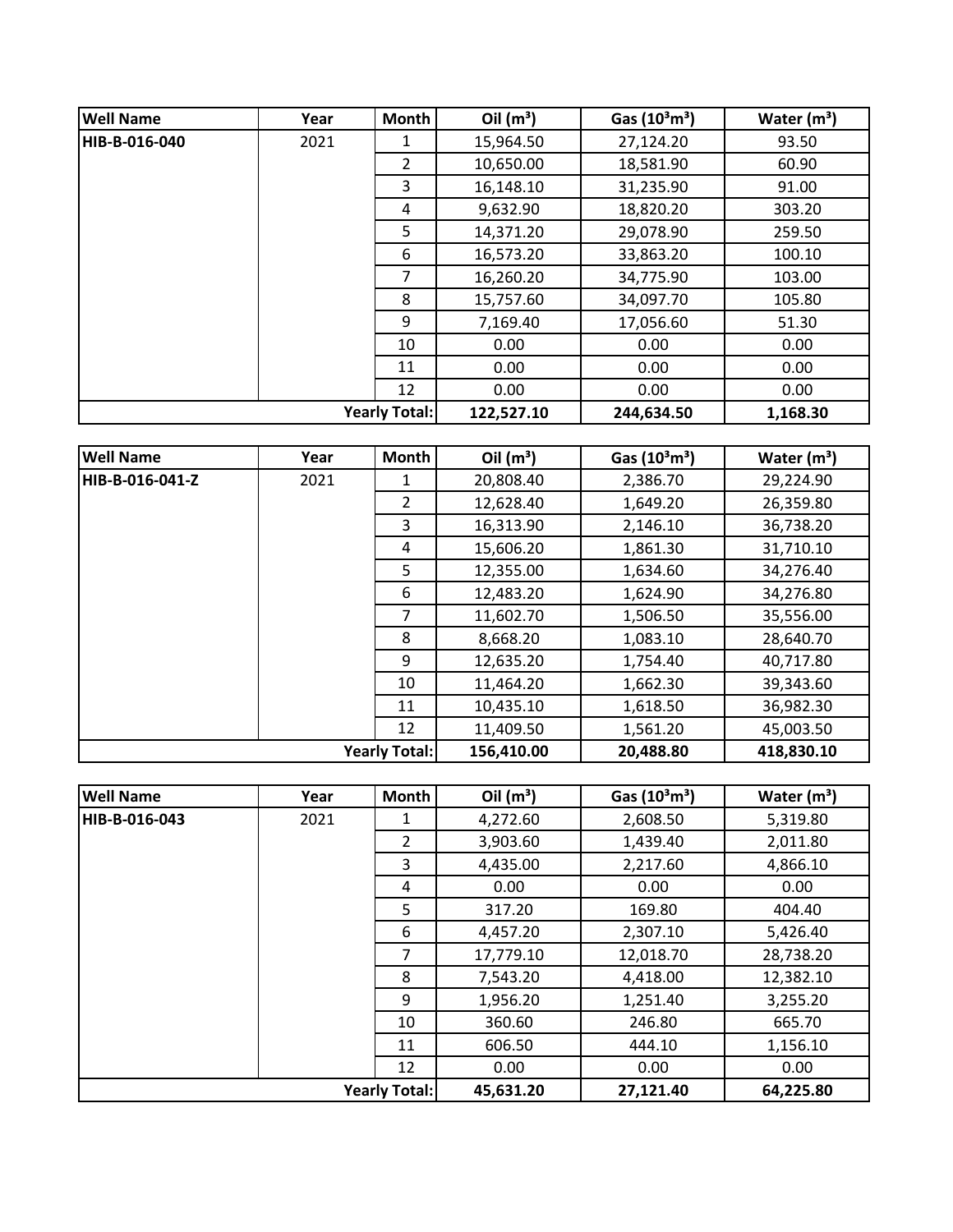| <b>Well Name</b>     | Year | <b>Month</b>   | Oil $(m^3)$ | Gas $(10^3 \text{m}^3)$ | Water $(m^3)$ |
|----------------------|------|----------------|-------------|-------------------------|---------------|
| HIB-B-016-045-Z      | 2021 | 1              | 226.60      | 66.20                   | 1,748.00      |
|                      |      | $\overline{2}$ | 0.00        | 0.00                    | 0.00          |
|                      |      | 3              | 686.00      | 201.30                  | 5,288.10      |
|                      |      | 4              | 593.60      | 496.90                  | 12,441.40     |
|                      |      | 5              | 2,854.30    | 978.10                  | 19,798.90     |
|                      |      | 6              | 5,941.80    | 1,810.90                | 36,131.40     |
|                      |      | 7              | 3,991.60    | 1,498.20                | 27,962.00     |
|                      |      | 8              | 4,668.00    | 1,612.90                | 28,901.70     |
|                      |      | 9              | 4,518.00    | 1,629.00                | 26,536.70     |
|                      |      | 10             | 3,090.70    | 1,140.90                | 19,784.50     |
|                      |      | 11             | 423.00      | 167.00                  | 2,796.10      |
|                      |      | 12             | 0.00        | 0.00                    | 0.00          |
| <b>Yearly Total:</b> |      | 26,993.60      | 9,601.40    | 181,388.80              |               |

| <b>Well Name</b>     | Year | Month          | Oil $(m^3)$ | Gas $(10^3 \text{m}^3)$ | Water $(m^3)$ |
|----------------------|------|----------------|-------------|-------------------------|---------------|
| HIB-B-016-046        | 2021 | 1              | 12,950.90   | 1,795.80                | 69,588.60     |
|                      |      | $\overline{2}$ | 13,237.00   | 1,876.80                | 62,516.40     |
|                      |      | 3              | 13,210.80   | 1,941.00                | 57,328.60     |
|                      |      | 4              | 0.00        | 0.00                    | 0.00          |
|                      |      | 5              | 0.00        | 0.00                    | 0.00          |
|                      |      | 6              | 0.00        | 0.00                    | 0.00          |
|                      |      | 7              | 0.00        | 0.00                    | 0.00          |
|                      |      | 8              | 0.00        | 0.00                    | 0.00          |
|                      |      | 9              | 0.00        | 0.00                    | 0.00          |
|                      |      | 10             | 0.00        | 0.00                    | 0.00          |
|                      |      | 11             | 0.00        | 0.00                    | 0.00          |
|                      |      | 12             | 0.00        | 0.00                    | 0.00          |
| <b>Yearly Total:</b> |      |                | 39,398.70   | 5,613.60                | 189,433.60    |

| <b>Well Name</b>     | Year | Month          | Oil $(m^3)$ | Gas $(10^3 \text{m}^3)$ | Water $(m^3)$ |
|----------------------|------|----------------|-------------|-------------------------|---------------|
| HIB-B-016-048-Y      | 2021 | 1              | 8,545.40    | 870.60                  | 473.30        |
|                      |      | $\overline{2}$ | 7,579.90    | 765.00                  | 430.60        |
|                      |      | 3              | 9,269.60    | 898.00                  | 652.30        |
|                      |      | 4              | 7,592.40    | 699.50                  | 452.80        |
|                      |      | 5              | 9,021.80    | 847.40                  | 527.10        |
|                      |      | 6              | 8,353.00    | 764.30                  | 627.60        |
|                      |      | 7              | 8,541.00    | 793.70                  | 620.90        |
|                      |      | 8              | 8,655.40    | 755.60                  | 562.00        |
|                      |      | 9              | 8,840.60    | 823.50                  | 589.90        |
|                      |      | 10             | 7,157.20    | 698.40                  | 594.30        |
|                      |      | 11             | 7,031.50    | 733.80                  | 603.10        |
|                      |      | 12             | 6,852.20    | 632.80                  | 634.20        |
| <b>Yearly Total:</b> |      |                | 97,440.00   | 9,282.60                | 6,768.10      |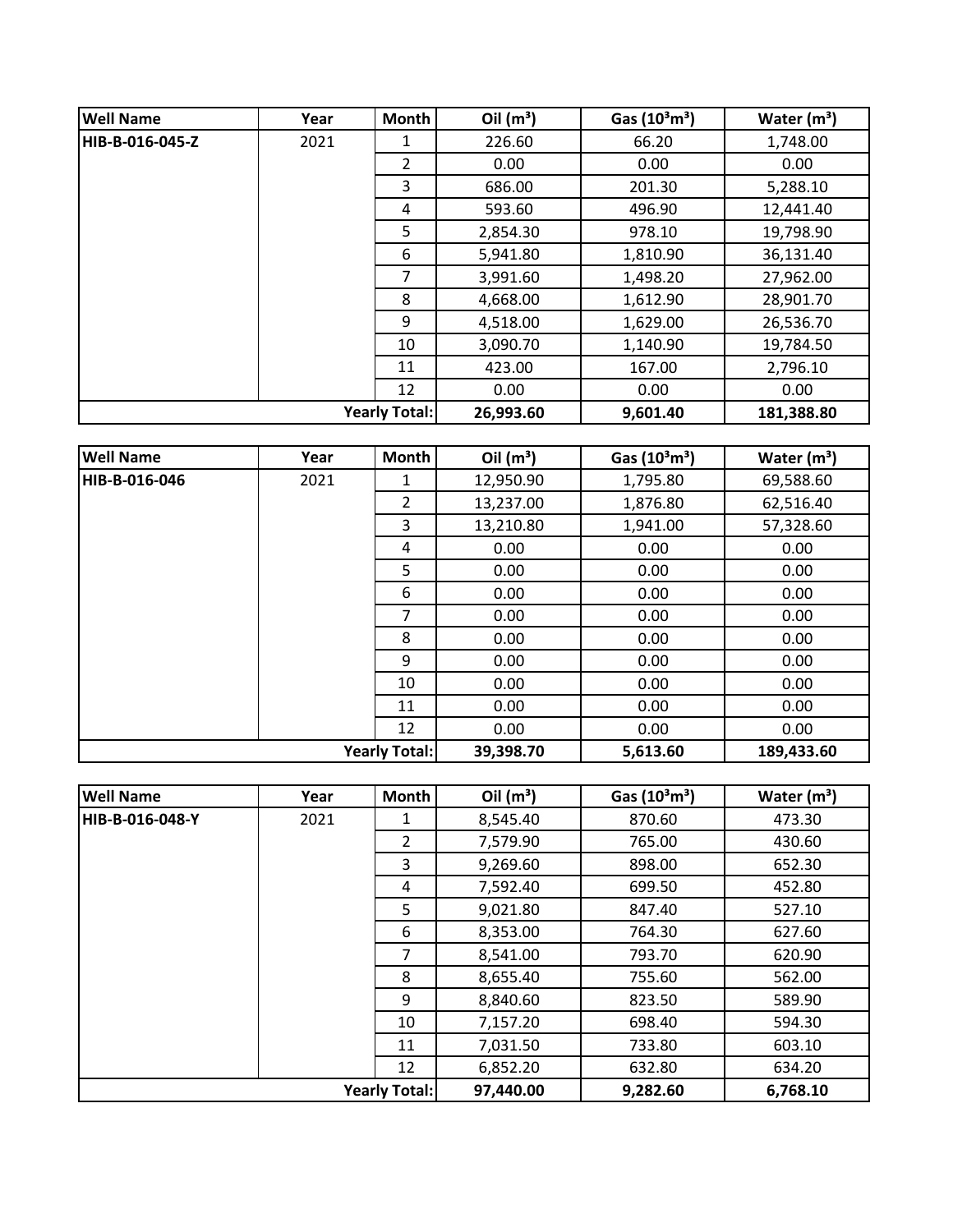| <b>Well Name</b> | Year                 | <b>Month</b> | Oil $(m^3)$ | Gas $(10^3 \text{m}^3)$ | Water $(m^3)$ |
|------------------|----------------------|--------------|-------------|-------------------------|---------------|
| HIB-B-016-049-Y  | 2021                 | 1            | 0.00        | 0.00                    | 0.00          |
|                  |                      | 2            | 244.50      | 629.40                  | 7.20          |
|                  |                      | 3            | 0.00        | 0.00                    | 0.00          |
|                  |                      | 4            | 0.00        | 0.00                    | 0.00          |
|                  |                      | 5            | 1,981.50    | 2,654.90                | 17.60         |
|                  |                      | 6            | 5,905.40    | 8,171.30                | 96.00         |
|                  |                      | 7            | 5,660.50    | 9,130.60                | 230.70        |
|                  |                      | 8            | 3,608.80    | 7,930.90                | 314.90        |
|                  |                      | 9            | 0.00        | 0.00                    | 0.00          |
|                  |                      | 10           | 0.00        | 0.00                    | 0.00          |
|                  |                      | 11           | 0.00        | 0.00                    | 0.00          |
|                  |                      | 12           | 1,297.40    | 3,086.70                | 125.00        |
|                  | <b>Yearly Total:</b> |              | 18,698.10   | 31,603.80               | 791.40        |

| <b>Well Name</b>     | Year | Month          | Oil $(m^3)$ | Gas $(10^3 \text{m}^3)$ | Water $(m^3)$ |
|----------------------|------|----------------|-------------|-------------------------|---------------|
| HIB-B-016-051-Z      | 2021 | 1              | 7,768.40    | 933.60                  | 26.90         |
|                      |      | $\overline{2}$ | 6,603.90    | 755.20                  | 18.80         |
|                      |      | 3              | 4,100.00    | 487.70                  | 1.40          |
|                      |      | 4              | 3,568.50    | 412.70                  | 10.50         |
|                      |      | 5              | 5,800.40    | 686.00                  | 17.00         |
|                      |      | 6              | 2,665.70    | 307.60                  | 6.60          |
|                      |      | 7              | 0.00        | 0.00                    | 0.00          |
|                      |      | 8              | 0.00        | 0.00                    | 0.00          |
|                      |      | 9              | 0.00        | 0.00                    | 0.00          |
|                      |      | 10             | 0.00        | 0.00                    | 0.00          |
|                      |      | 11             | 0.00        | 0.00                    | 0.00          |
|                      |      | 12             | 0.00        | 0.00                    | 0.00          |
| <b>Yearly Total:</b> |      |                | 30,506.90   | 3,582.80                | 81.20         |

| <b>Well Name</b>     | Year | <b>Month</b>   | Oil $(m^3)$ | Gas $(10^3 \text{m}^3)$ | Water $(m^3)$ |
|----------------------|------|----------------|-------------|-------------------------|---------------|
| HIB-B-016-056        | 2021 |                | 30,475.70   | 50,709.40               | 8,018.40      |
|                      |      | $\overline{2}$ | 28,412.70   | 45,111.10               | 6,099.20      |
|                      |      | 3              | 31,449.60   | 53,867.20               | 7,551.20      |
|                      |      | 4              | 27,695.60   | 45,707.50               | 6,643.20      |
|                      |      | 5              | 29,313.20   | 49,525.30               | 7,763.40      |
|                      |      | 6              | 29,451.30   | 48,631.00               | 8,396.00      |
|                      |      | 7              | 29,683.10   | 48,774.60               | 9,314.40      |
|                      |      | 8              | 29,510.70   | 47,210.30               | 8,914.90      |
|                      |      | 9              | 30,045.40   | 50,850.90               | 8,133.50      |
|                      |      | 10             | 24,546.60   | 42,863.90               | 6,756.40      |
|                      |      | 11             | 24,292.40   | 45,377.20               | 6,904.90      |
|                      |      | 12             | 29,622.50   | 49,666.60               | 7,735.70      |
| <b>Yearly Total:</b> |      |                | 344,498.80  | 578,295.00              | 92,231.20     |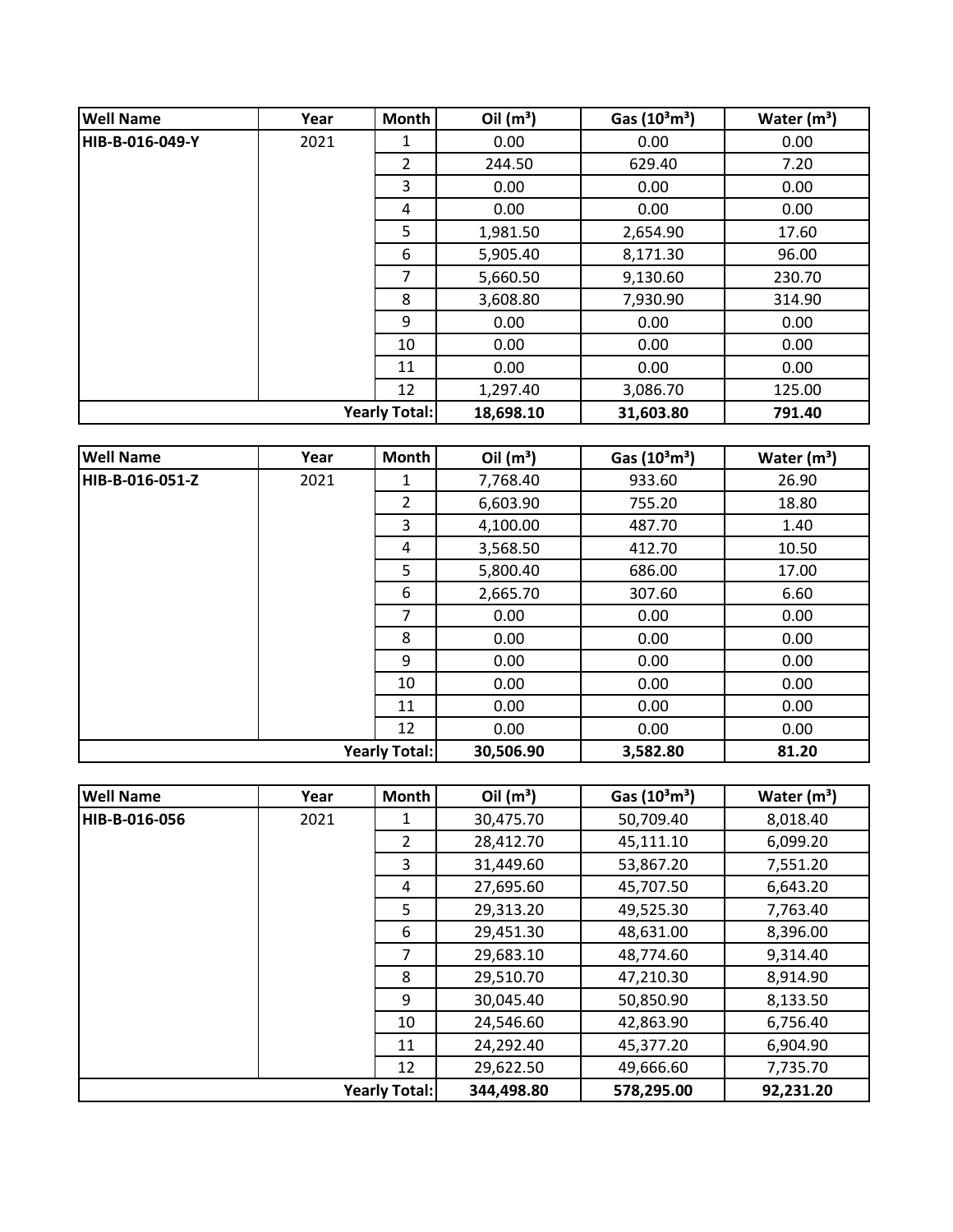| <b>Well Name</b>     | Year | <b>Month</b> | Oil $(m^3)$ | Gas $(10^3 \text{m}^3)$ | Water $(m^3)$ |
|----------------------|------|--------------|-------------|-------------------------|---------------|
| HIB-B-016-057-X      | 2021 | 1            | 12,985.20   | 2,520.20                | 1,171.80      |
|                      |      | 2            | 14,290.30   | 2,681.80                | 1,277.50      |
|                      |      | 3            | 19,555.30   | 3,743.40                | 1,814.70      |
|                      |      | 4            | 18,235.50   | 3,292.40                | 1,683.80      |
|                      |      | 5            | 14,041.90   | 2,776.60                | 6,480.00      |
|                      |      | 6            | 24,076.10   | 4,509.10                | 4,911.20      |
|                      |      | 7            | 14,452.70   | 2,624.40                | 1,535.50      |
|                      |      | 8            | 20,361.10   | 3,643.40                | 8,753.80      |
|                      |      | 9            | 11,208.40   | 2,093.70                | 1,977.30      |
|                      |      | 10           | 10,083.30   | 2,245.40                | 2,280.60      |
|                      |      | 11           | 11,492.50   | 2,686.60                | 7,361.80      |
|                      |      | 12           | 17,651.10   | 3,511.40                | 12,074.50     |
| <b>Yearly Total:</b> |      |              | 188,433.40  | 36,328.40               | 51,322.50     |

| <b>Well Name</b> | Year | Month                | Oil $(m^3)$ | Gas $(10^3 \text{m}^3)$ | Water $(m^3)$ |
|------------------|------|----------------------|-------------|-------------------------|---------------|
| HIB-B-016-058-Y  | 2021 | 1                    | 26,536.80   | 1,987.90                | 88.50         |
|                  |      | $\overline{2}$       | 22,594.30   | 1,505.80                | 8.40          |
|                  |      | 3                    | 23,118.30   | 1,847.40                | 11.40         |
|                  |      | 4                    | 11,046.50   | 1,035.00                | 301.00        |
|                  |      | 5                    | 25,619.90   | 4,033.30                | 2,352.90      |
|                  |      | 6                    | 42,493.80   | 5,917.50                | 3,870.00      |
|                  |      | $\overline{7}$       | 35,250.40   | 4,405.40                | 4,508.60      |
|                  |      | 8                    | 31,557.00   | 3,710.60                | 7,087.30      |
|                  |      | 9                    | 32,803.70   | 4,192.50                | 9,666.60      |
|                  |      | 10                   | 25,040.00   | 2,778.60                | 10,060.70     |
|                  |      | 11                   | 27,446.40   | 3,230.50                | 11,730.80     |
|                  |      | 12                   | 20,910.80   | 2,185.80                | 8,852.40      |
|                  |      | <b>Yearly Total:</b> | 324,417.90  | 36,830.30               | 58,538.60     |

| <b>Well Name</b>     | Year | <b>Month</b>   | Oil $(m^3)$ | Gas $(10^3 \text{m}^3)$ | Water $(m^3)$ |
|----------------------|------|----------------|-------------|-------------------------|---------------|
| HIB-B-016-059        | 2021 | 1              | 0.00        | 0.00                    | 0.00          |
|                      |      | $\overline{2}$ | 0.00        | 0.00                    | 0.00          |
|                      |      | 3              | 0.00        | 0.00                    | 0.00          |
|                      |      | 4              | 0.00        | 0.00                    | 0.00          |
|                      |      | 5              | 5,093.60    | 727.50                  | 643.40        |
|                      |      | 6              | 10,056.30   | 1,585.80                | 458.70        |
|                      |      | 7              | 10,664.70   | 1,536.10                | 729.00        |
|                      |      | 8              | 11,621.30   | 1,127.60                | 1,763.20      |
|                      |      | 9              | 6,446.50    | 625.90                  | 1,395.10      |
|                      |      | 10             | 7,176.80    | 698.10                  | 1,948.10      |
|                      |      | 11             | 6,910.50    | 719.20                  | 1,937.10      |
|                      |      | 12             | 3,579.90    | 330.00                  | 993.70        |
| <b>Yearly Total:</b> |      |                | 61,549.60   | 7,350.20                | 9,868.30      |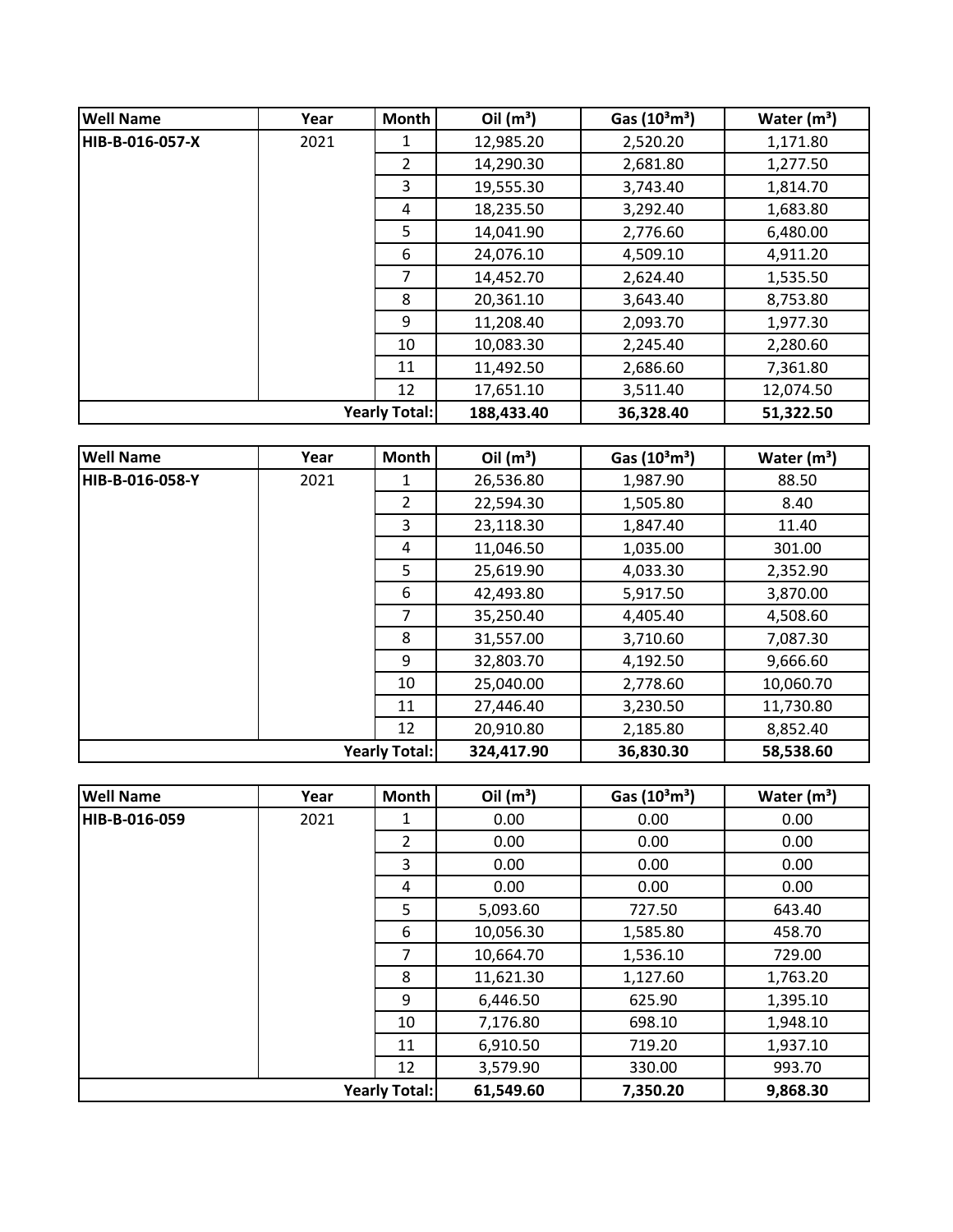| <b>Well Name</b> | Year | <b>Month</b>         | Oil $(m^3)$ | Gas $(10^3 \text{m}^3)$ | Water $(m^3)$ |
|------------------|------|----------------------|-------------|-------------------------|---------------|
| HIBS-B-016-063-Z | 2021 | 1                    | 12,294.40   | 3,060.10                | 12.60         |
|                  |      | $\overline{2}$       | 10,830.90   | 2,709.60                | 16.80         |
|                  |      | 3                    | 12,185.40   | 6,021.20                | 216.80        |
|                  |      | 4                    | 10,022.00   | 2,454.80                | 45.10         |
|                  |      | 5                    | 11,689.70   | 3,039.30                | 15.40         |
|                  |      | 6                    | 11,796.50   | 2,827.20                | 11.80         |
|                  |      | 7                    | 12,864.70   | 2,857.00                | 115.10        |
|                  |      | 8                    | 14,010.70   | 2,785.20                | 47.60         |
|                  |      | 9                    | 14,490.00   | 3,093.40                | 49.60         |
|                  |      | 10                   | 13,429.90   | 2,824.00                | 62.00         |
|                  |      | 11                   | 13,128.90   | 2,905.50                | 66.30         |
|                  |      | 12                   | 10,599.90   | 2,077.50                | 52.80         |
|                  |      | <b>Yearly Total:</b> | 147,343.00  | 36,654.80               | 711.90        |

| <b>Well Name</b>     | Year | Month          | Oil $(m^3)$ | Gas $(10^3 \text{m}^3)$ | Water $(m^3)$ |
|----------------------|------|----------------|-------------|-------------------------|---------------|
| HIBS-B-016-038       | 2021 | 1              | 14,218.20   | 2,847.10                | 56,600.40     |
|                      |      | $\overline{2}$ | 19,035.50   | 3,180.50                | 61,304.60     |
|                      |      | 3              | 14,727.90   | 3,270.50                | 74,105.40     |
|                      |      | 4              | 12,685.60   | 2,777.60                | 63,828.10     |
|                      |      | 5              | 13,518.80   | 3,057.80                | 70,118.60     |
|                      |      | 6              | 8,636.40    | 1,973.70                | 67,331.70     |
|                      |      | $\overline{7}$ | 8,590.40    | 1,951.00                | 72,119.80     |
|                      |      | 8              | 5,528.30    | 1,360.80                | 57,133.00     |
|                      |      | 9              | 5,942.00    | 1,473.90                | 61,471.40     |
|                      |      | 10             | 5,235.20    | 1,334.00                | 57,434.50     |
|                      |      | 11             | 4,248.80    | 1,188.30                | 52,461.30     |
|                      |      | 12             | 5,307.50    | 1,339.50                | 68,066.70     |
| <b>Yearly Total:</b> |      |                | 117,674.60  | 25,754.70               | 761,975.50    |

| <b>Well Name</b> | Year | <b>Month</b>         | Oil $(m^3)$  | Gas $(10^3 \text{m}^3)$ | Water $(m^3)$ |
|------------------|------|----------------------|--------------|-------------------------|---------------|
| HIBS-B-016-042-Z | 2021 |                      | 104,233.20   | 13,594.50               | 2,144.20      |
|                  |      | $\overline{2}$       | 88,632.90    | 11,288.90               | 2,205.40      |
|                  |      | 3                    | 105,114.70   | 13,896.30               | 2,384.40      |
|                  |      | 4                    | 92,033.10    | 11,671.70               | 1,896.50      |
|                  |      | 5.                   | 96,225.40    | 12,144.00               | 1,813.50      |
|                  |      | 6                    | 94,386.20    | 11,689.80               | 2,980.90      |
|                  |      | 7                    | 86,508.00    | 10,459.90               | 7,148.20      |
|                  |      | 8                    | 80,953.90    | 9,387.80                | 9,627.80      |
|                  |      | 9                    | 81,239.40    | 10,056.10               | 13,875.30     |
|                  |      | 10                   | 70,621.80    | 13,430.30               | 18,089.60     |
|                  |      | 11                   | 62,392.00    | 9,464.40                | 22,386.60     |
|                  |      | 12                   | 46,797.50    | 5,986.70                | 22,891.00     |
|                  |      | <b>Yearly Total:</b> | 1,009,138.10 | 133,070.40              | 107,443.40    |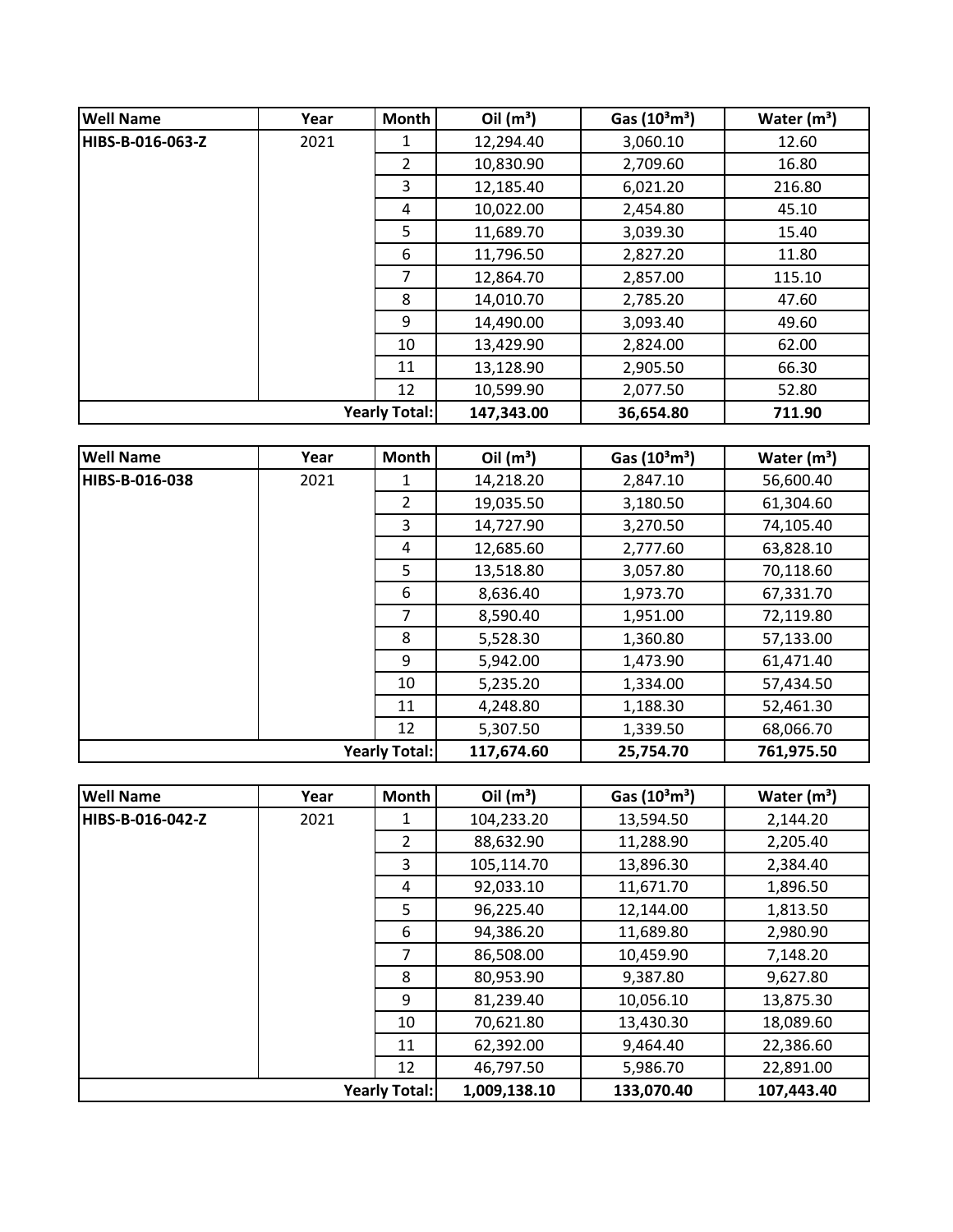| <b>Well Name</b> | Year | Month                | Oil $(m^3)$ | Gas $(10^3 \text{m}^3)$ | Water $(m^3)$ |
|------------------|------|----------------------|-------------|-------------------------|---------------|
| HIBS-B-016-047-Z | 2021 | 1                    | 21,854.50   | 3,077.70                | 70,920.70     |
|                  |      | $\overline{2}$       | 18,444.00   | 2,532.80                | 57,343.20     |
|                  |      | 3                    | 21,818.80   | 3,576.90                | 71,001.40     |
|                  |      | 4                    | 18,203.30   | 2,986.90                | 61,595.30     |
|                  |      | 5                    | 21,873.10   | 3,322.80                | 67,314.40     |
|                  |      | 6                    | 22,892.90   | 3,278.60                | 67,220.40     |
|                  |      | 7                    | 15,942.50   | 3,042.00                | 76,027.80     |
|                  |      | 8                    | 16,032.60   | 2,892.90                | 70,391.10     |
|                  |      | 9                    | 16,479.00   | 3,145.90                | 67,474.60     |
|                  |      | 10                   | 13,543.80   | 2,676.70                | 58,452.50     |
|                  |      | 11                   | 12,725.40   | 2,374.20                | 56,355.60     |
|                  |      | 12                   | 13,571.20   | 2,294.70                | 56,286.80     |
|                  |      | <b>Yearly Total:</b> | 213,381.10  | 35,202.10               | 780,383.80    |

| <b>Well Name</b> | Year | <b>Month</b>         | Oil $(m^3)$ | Gas $(10^3 \text{m}^3)$ | Water $(m^3)$ |
|------------------|------|----------------------|-------------|-------------------------|---------------|
| HIBS-B-016-064   | 2021 | 1                    | 2,665.00    | 1,266.80                | 42,313.50     |
|                  |      | $\overline{2}$       | 1,256.50    | 577.60                  | 19,762.50     |
|                  |      | 3                    | 3,632.90    | 1,693.60                | 59,426.10     |
|                  |      | 4                    | 2,843.60    | 1,194.50                | 48,388.30     |
|                  |      | 5                    | 3,433.40    | 1,472.90                | 59,744.00     |
|                  |      | 6                    | 4,125.00    | 1,695.90                | 70,627.20     |
|                  |      | 7                    | 4,696.80    | 1,856.00                | 83,673.10     |
|                  |      | 8                    | 4,685.00    | 1,962.60                | 88,658.60     |
|                  |      | 9                    | 4,225.20    | 1,919.10                | 85,342.20     |
|                  |      | 10                   | 3,581.40    | 1,579.50                | 80,651.80     |
|                  |      | 11                   | 1,562.50    | 737.20                  | 36,336.80     |
|                  |      | 12                   | 3,320.20    | 1,387.10                | 76,451.80     |
|                  |      | <b>Yearly Total:</b> | 40,027.50   | 17,342.80               | 751,375.90    |

| <b>Well Name</b> | Year | <b>Month</b>         | Oil $(m^3)$ | Gas $(10^3 \text{m}^3)$ | Water $(m^3)$ |
|------------------|------|----------------------|-------------|-------------------------|---------------|
| HIBS-B-016-021-X | 2021 |                      | 839.60      | 170.20                  | 4,026.00      |
|                  |      | $\overline{2}$       | 8,697.20    | 1,507.20                | 50,471.40     |
|                  |      | 3                    | 9,029.60    | 1,458.60                | 59,185.00     |
|                  |      | 4                    | 7,664.00    | 1,249.90                | 43,407.20     |
|                  |      | 5                    | 7,316.40    | 1,236.60                | 41,711.00     |
|                  |      | 6                    | 6,697.80    | 1,138.10                | 38,916.20     |
|                  |      | 7                    | 9,560.20    | 1,687.70                | 56,735.60     |
|                  |      | 8                    | 10,932.00   | 1,958.00                | 58,653.70     |
|                  |      | 9                    | 9,274.90    | 2,046.70                | 62,155.10     |
|                  |      | 10                   | 7,301.30    | 1,800.20                | 61,457.20     |
|                  |      | 11                   | 9,461.00    | 2,003.10                | 66,208.70     |
|                  |      | 12                   | 9,176.30    | 1,595.60                | 59,043.40     |
|                  |      | <b>Yearly Total:</b> | 95,950.30   | 17,851.90               | 601,970.50    |